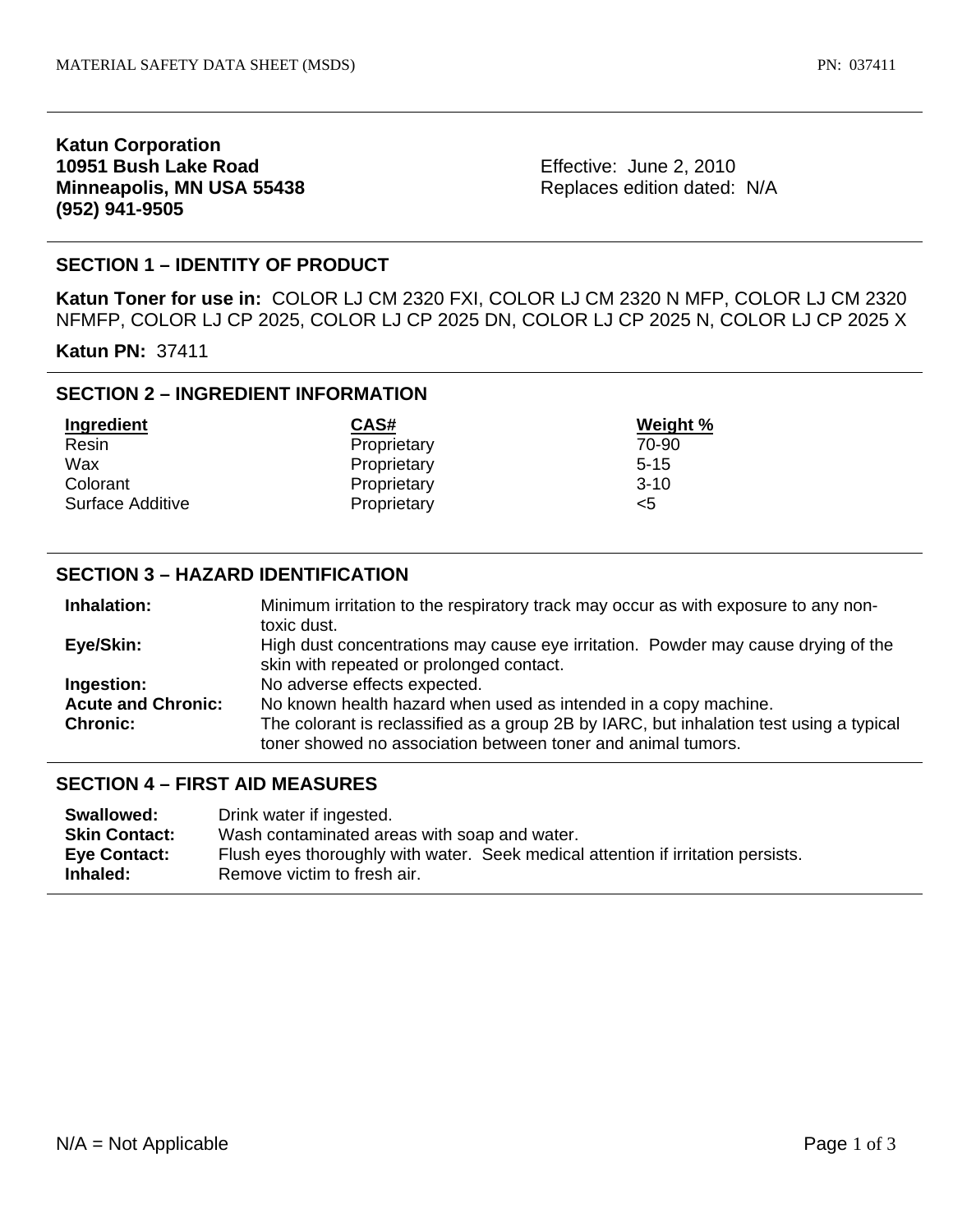### **SECTION 5 – FIRE-FIGHTING MEASURES**

**Flash Point and Method:** N/A **Flammable Limits in Air:** N/A **Fire Extinguishing Media:** Water fog, foam, dry chemical, CO2 **Unusual Fire and Explosion Hazards:** None

# **SECTION 6 – ACCIDENTAL RELEASE MEASURES**

**Steps taken in case material is released or spilled:** Vacuum or sweep up as with any non-toxic powder.

### **SECTION 7 – HANDLING AND STORAGE**

| <b>Storage Temperature:</b> | Standard room temperature (68°F). Avoid excessive heat.           |
|-----------------------------|-------------------------------------------------------------------|
| <b>Special Sensitivity:</b> | Do not store next to strong oxidizers.                            |
| <b>Precautions:</b>         | Eye protection and respirators may be required for bulk handling. |

# **SECTION 8 – EXPOSURE CONTROLS**

| <b>Respiratory Protection:</b>                 | Not necessary.                                  |
|------------------------------------------------|-------------------------------------------------|
| <b>Ventilation:</b>                            | Mechanical ventilation is acceptable.           |
| <b>Protective Gloves:</b>                      | None required when product is used as intended. |
| <b>Eye Protection:</b>                         | None required when product is used as intended. |
| <b>Other Protective Clothing or Equipment:</b> | None required when product is used as intended. |
| <b>Work/hygienic Practices:</b>                | Avoid breathing dust if sample is spilled.      |

### **SECTION 9 –PHYSICAL AND CHEMICAL PROPERTIES**

| <b>Boiling Point:</b>                               | N/A         |
|-----------------------------------------------------|-------------|
| Specific Gravity ( $H_2O=1$ ):                      | $1.3 - 1.8$ |
| <b>Relative Vapor Density (Air=1):</b>              | N/A         |
| <b>Relative Evaporation Rate (Butyl Acetate=1):</b> | N/A         |
| <b>Physical State:</b>                              | Solid       |
| Odor:                                               | Faint       |
| <b>Solubility in Water:</b>                         | Insoluble   |

# **SECTION 10 – STABILITY AND REACTIVITY**

| <b>Stability:</b>                                                                 | Stable                                                                                 |
|-----------------------------------------------------------------------------------|----------------------------------------------------------------------------------------|
| <b>Condition to Avoid:</b>                                                        | Avoid open flame                                                                       |
| Incompatibility (Materials to avoid):                                             | None with common materials with which the product may<br>reasonably come into contact. |
| <b>Hazardous Decomposition or Byproducts:</b><br><b>Hazardous Polymerization:</b> | Toxic Decomposition products formed on combustion.<br>None                             |